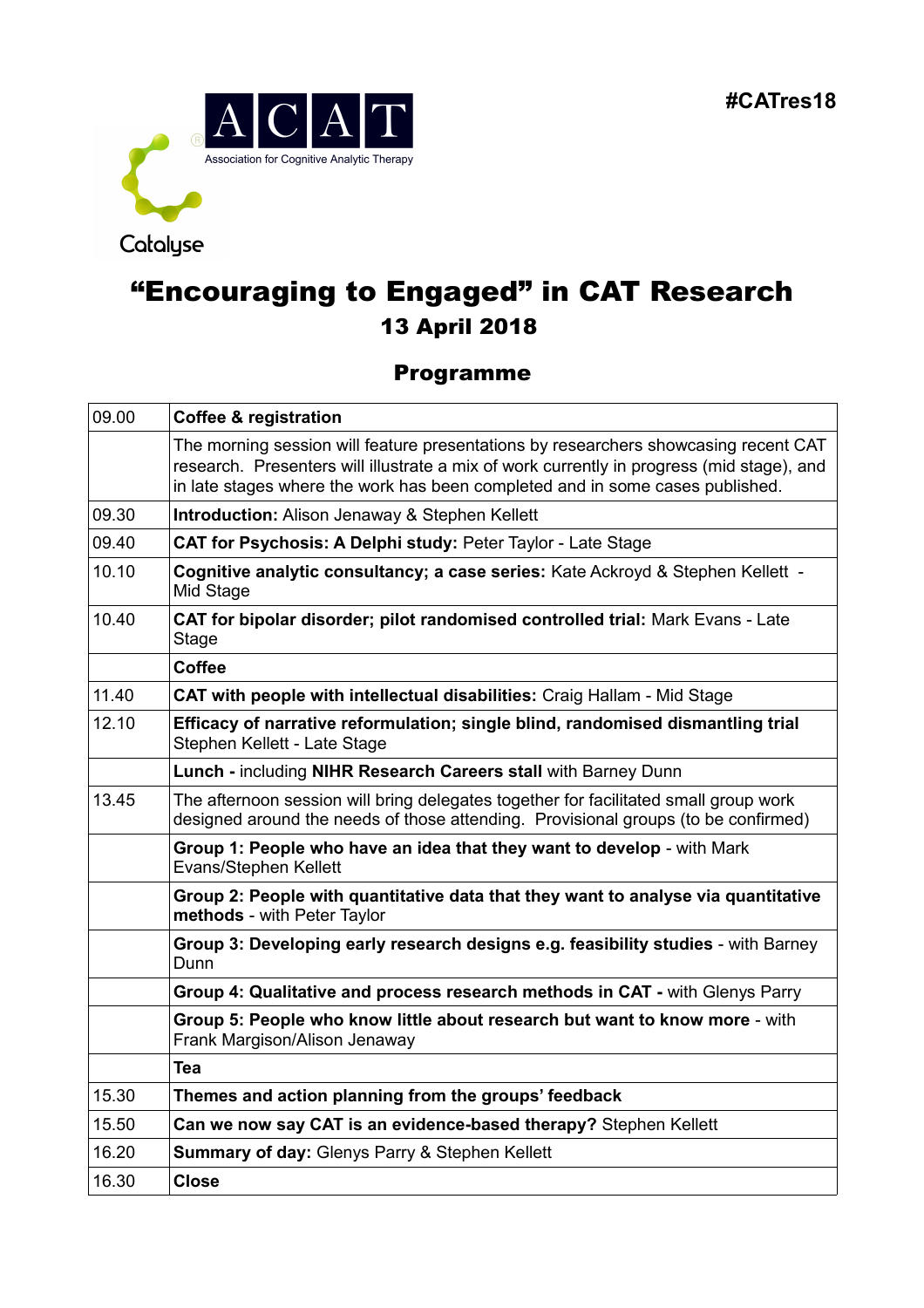

## "Encouraging to Engaged" in CAT Research 13 April 2018

## **Contributors**

#### **Alison Jenaway, CAT Practitioner, Consultant Psychiatrist in Medical Psychotherapy, Cambridge & Peterborough NHS Foundation Trust, & ACAT Chair**

Alison works in the liaison psychiatry department at Addenbrooke's Hospital in Cambridge, with patients experiencing medically unexplained symptoms or chronic health conditions. She has explored the use of CAT with adolescents, parents and those with physical health problems. She is passionate about the importance of developing and enhancing research into CAT and is supporting this event in her new role as Chair of ACAT. In addition to Reformulation articles outlining her service audit and outcome data, you can also see her Researchgate profile [here.](https://www.researchgate.net/profile/Alison_Jenaway)

#### **Stephen Kellett, CAT Psychotherapist, Consultant Clinical Psychologist, Sheffield Health and Social Care NHS Trust, and IAPT Programme Director, University of Sheffield**

In recent years Stephen has produced much of the practice-based evidence that supports CAT as a therapy in the NHS. In addition to publishing a number studies using single case methodology, he has run two CAT trials and is currently embarking on a third. He is working with colleagues on developing an app to support people in CAT recognition tasks. See Stephen's academic and research profile [here;](https://www.sheffield.ac.uk/psychology/staff/academic/stephen-kellett) and his Catalyse Associate profile [here.](https://catalyse.uk.com/about/about-catalyse/people-working-with-catalyse/stephen-kellett/)

#### **Peter Taylor, Clinical Psychologist and Clinical Lecturer, Division of Psychology & Mental Health, University of Manchester**

Peter currently works as a clinical lecturer at the University of Manchester. His major research interests include self-harm, and psychological interventions for psychosis. This includes evaluation work concerning CAT for people with experiences of psychosis. See Peter's academic and research profile [here.](https://www.research.manchester.ac.uk/portal/peter.taylor-2.html)

#### **Kate Ackroyd, CAT Practitioner and Clinical Psychologist, Rotherham Doncaster and South Humber NHS Foundation Trust**

Katie is a CAT therapist who has held a long-standing interest in the consultation version of the model. She has delivered CAT consultancy for many years and has recently been involved in research using a case series methodology.

#### **Mark Evans, CAT Psychotherapist and Consultant Psychiatrist in Medical Psychotherapy, Greater Manchester Mental Health NHS Foundation Trust**

Mark has recently conducted a pilot randomised controlled trial concerning CAT for bipolar disorder. His expertise lays in getting small well controlled studies running and completed in routine services. See Mark's Catalyse Associate profile and publications [here.](https://catalyse.uk.com/about/about-catalyse/people-working-with-catalyse/mark-evans/)